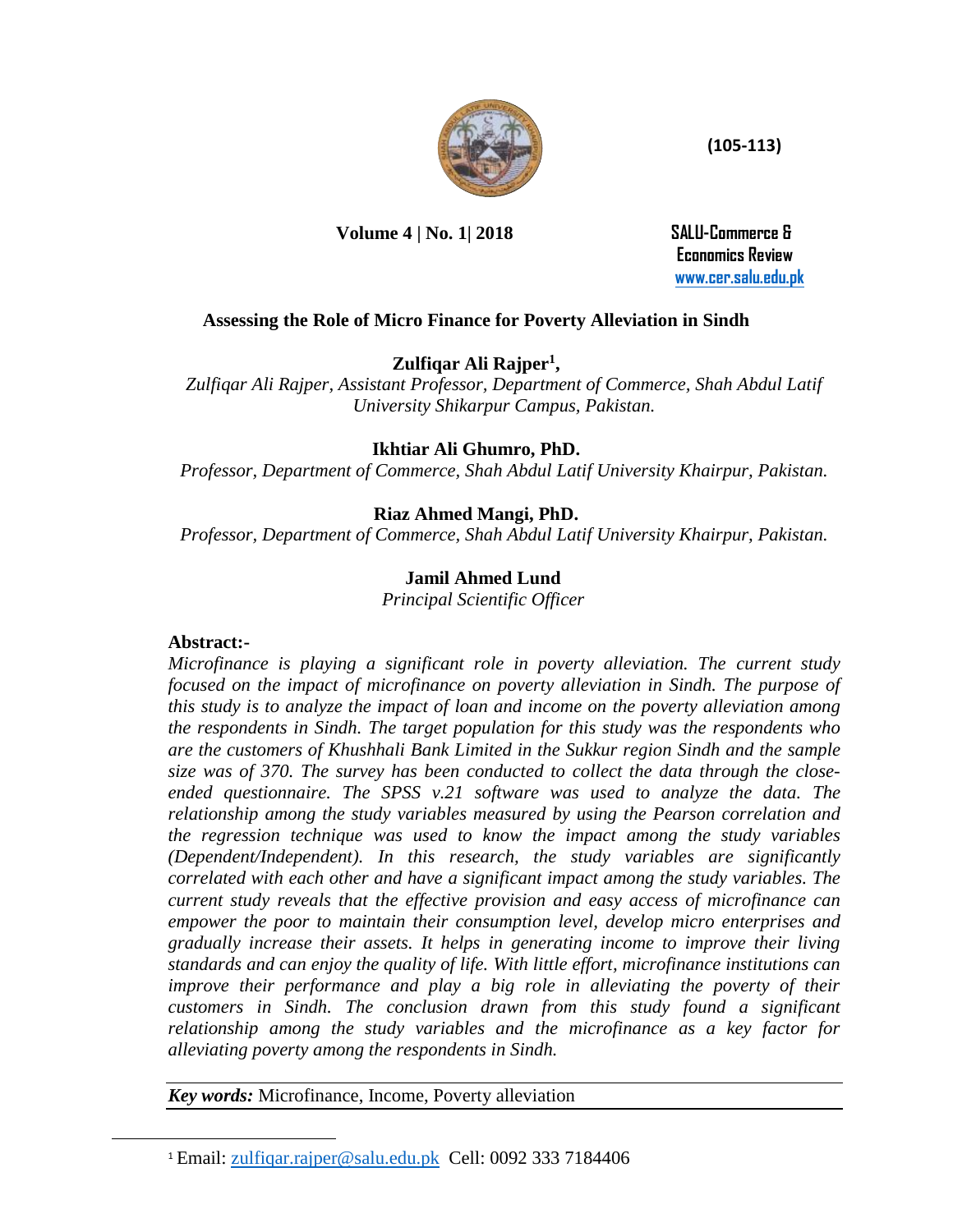## **1.0 Introduction**

The programs of microfinance are playing an important role in poverty alleviation campaigns in all over the world. The concept of microfinance bank is not a new one, where the different agencies were operating for credit and saving purposes since the centuries. Microfinance is the combination of two words micro and finance means small credit (loan). The increase access to credit reduces the poverty. (Morduch and Hashemi, 2002).

Various studies around the world witnessed that the a variety of programs of microfinance proved that there is significant impact of micro finance on poverty alleviation. A local Micro Finance Institution (MFI) increased the consumption rate of high nutrients in Zimbabwe when food expenditure decreased of their extreme poor customers of Zambuko Trust in the entire country (Bearns, 2001). Study commission by the Debit Credit and Savings Institutions (DECSI) and Norwegian People's Aid has compared with non-clients and observed that the clients DECSI experienced in their income increased, living standard improved and holding of their own assets.

The microfinance is helping the poor to maintain their living standard and assisting in the small businesses. Grameen Bank is also a source of inspiration for Muhammad Younis by getting such experiment, received the response from the poor people beyond his expectation. Then the Grameen Bank spread out such activities to other rural areas of Bangladesh and finally it became a bank in 1983. The different initiatives have also been taken by the Global Development Institutions to alleviate the poverty and bring the prosperity among the poor people. In this connection the IBRD (World Bank), International Financial Institutions (IFIs) and the United Nations Development Program (UNDP) are playing a leading role in assisting the poor.

Khushhali Bank Limited (KBL) was formed in August 2000 with US \$150 million loan and technical assistance from the Asian Development Bank to alleviate the poverty and it came into being the establishment of Microfinance Sector Development Program (MSDP) in Pakistan. Khushhali Bank Limited is the first microfinance bank established in Pakistan. It has a largest and growing network in Pakistan.

#### **1.1 Research Question**

In this study the background of research work leads to the following research problem "Assessing the Role of Micro Finance for Poverty Alleviation in Sindh" a case study of Sukkur region. The evidence has been taken from customers of Khushhali Bank Limited a leading microfinance bank in Pakistan. There is no significant research has been conducted in this region. In this study, it has been observed that how the respondents are maintaining their living standard by getting microcredit services. The more regions can be included to conduct this type of research or comparative study can also be conducted by adding two or more micro finance banks.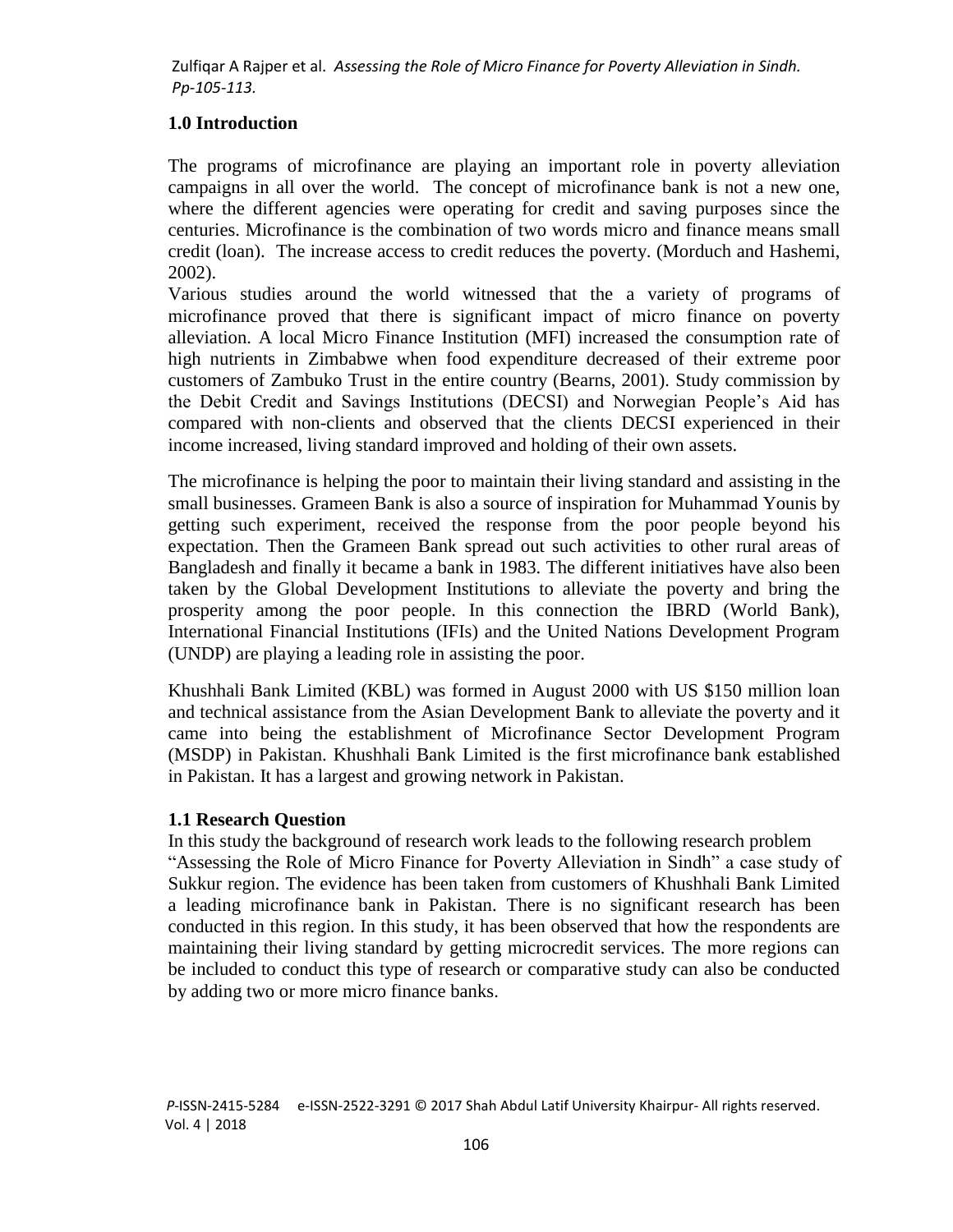#### **1.2 Objectives of the study**

- 1. To analyze the impact of loan on the poverty alleviation is Sukkur region.
- 2. To analyze the impact of income on the poverty alleviation in the Sukkur region.

#### **2.0 Literature Review**

Microfinance is being used as a tool to increase the living standard of low income people and it has a positive impact on the economy. There is positive impact of micro finance on income level. A large number of people living below the poverty line in Bangladesh. Thus, the microfinance credit lowers poverty (Okpara, 2010). Microfinance is a powerful tool to reduce the poverty ratio Gurses (2009). He writes about the people about Turkey where the people at risk due to the poverty. Yet it is not a poor country but the people need financial support. The microfinance is the founding stone for poverty reduction Rena, Ravinder *et al*. (2006). There is connection between microfinance and poverty reduction. Kumar, Bihra and Johari (2008) stated that in India the microfinance is the only way to overcome poverty. Akhtar and Jaffery (2009) the types of micro finance in the Islamic world is Islamic microfinance. Islamic microfinance is more effective to fight with poverty and conventional microfinance due to certain Islamic social principles could not be effective. Mawa (2008) it is a research based knowledge which states microfinance is an innovative step towards alleviating poverty. Shastri (2009) there is no better way than microfinance in fighting war against poverty. Hassan (2010) mentioned the negative points of the conventional microfinance where high interest rate which is not acceptable by poor people. Knight and Farhad (2008) worked that microfinance improves quality of poor people and promotes the system of poverty reduction. It empowers the poor people through small loan schemes. Matovu (2006) mentioned that without any hesitation microfinance has a certain importance in eradication of poverty. It improves the life style of people poor. Gopalan (2007) microfinance increases the self-confidence of the poor people by achieving their urgent needs by small scale of savings. Ahmed (2008) microfinance is fighting instrument against poverty especially in Pakistan. It increases health facilities, education, social and moral effect on life style of the poor people. Ahmed and Naveed (2004) state the role of microfinance in reducing the rural poverty. It focused Khushhali Bank Limited (KBL) for reducing the poverty in District Rahimyar Khan- Pakistan. Waheed (2009) concluded that micro finance improves income level of the poor people. Khandker and Shahidur (1998) how poverty grows, its causes are mentioned, low productivity and unemployment play important role to increase poverty. Morduch (2002) stated that the effect of microfinance on poverty reduction by using microcredit, assets, family size, education as independent variables and household income as dependent variable. The microcredit is to enhance the standard of the poor with small loans (Navajas *et al*, 2000). The microfinance tends to stabilize rather than increase income, Burger (1998). Haroon and Jamal (2008) studies that most people have idea for microfinance as microcredit lending small amount of money to the poor; but in broader perspective microfinance includes insurances, transactional services and savings. Fernando (2004) the microfinance has been transformed to NGOs, government owned development banks for development of poor community.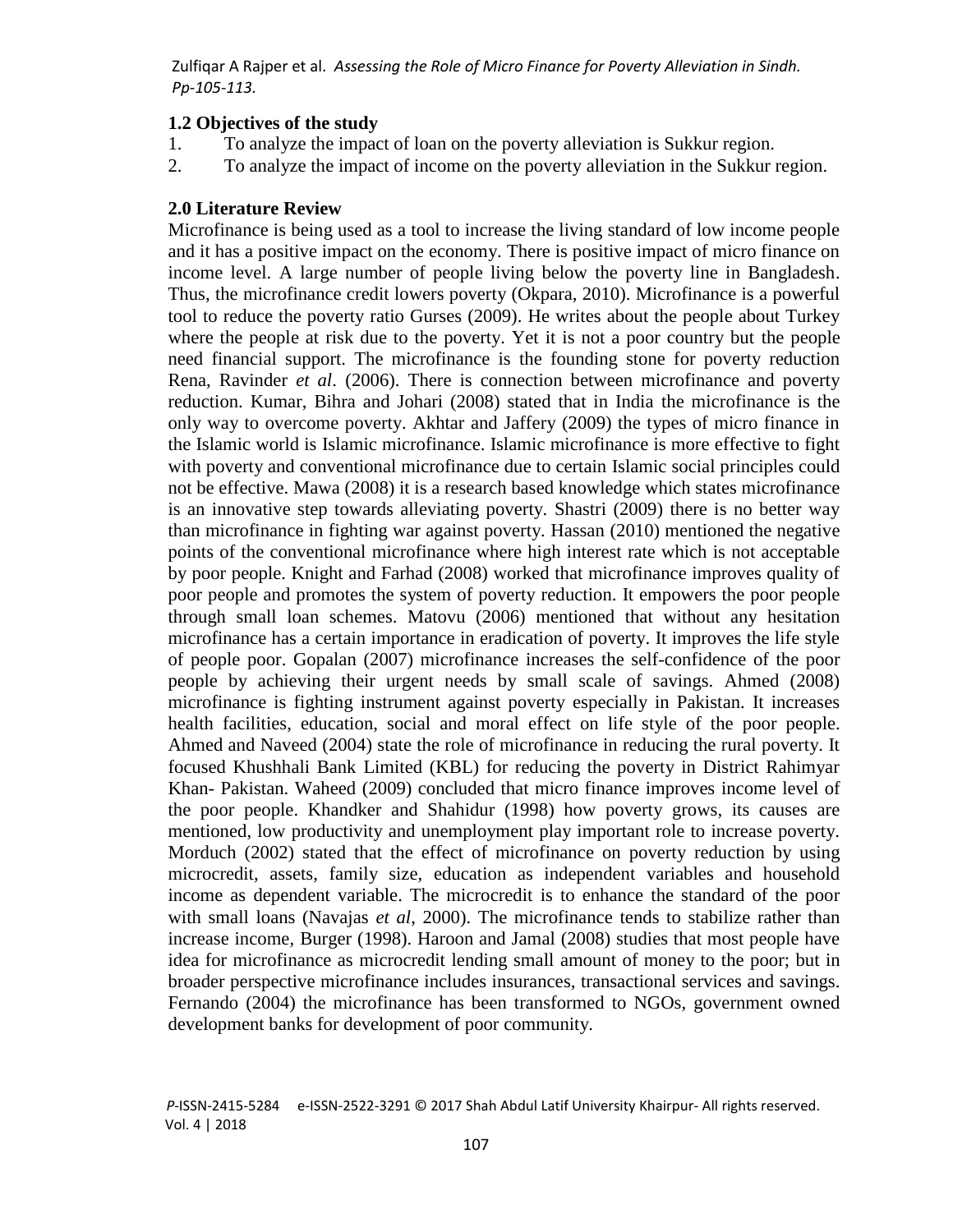## **3.1 Study Model**



After reviewing the various studies and from the available literature, the research model has been developed. This model defines the relationship of income, loan and poverty and it shows the impact of two variables income and loan on the poverty. Income and loan is independent variables and the poverty is a dependent variable. The above study model proposes that the income and loan has negative impact on the poverty alleviation.

#### **3.2 Research Hypotheses**

- H: 1: Loan has a significant negative impact on the poverty alleviation in Sukkur region.
- H: 2: Income has a significant negative impact on the poverty alleviation in the Sukkur region.

#### **4.0 Research Methodology**

This research is purely quantitative. The main objective of this research is used to develop the study model and their relationship and to test the hypotheses among the study variables. In order to collect data, a questionnaire was used to get the response from respondents who are the customers of Khushhali Bank Limited (KBL) in Sukkur region. The estimate population of the customers of Khushhali Bank Limited, which were 11800. Convenient sampling technique has been used to select the sample from the population by. To determine the sample size a sampling determination table of Saunders et al.., 2009 have been used to measure the sample size. The close-ended questionnaire was used to collect the data from the respondents. The questionnaire was adopted from the relevant study of (Suniya Ayyub, 2013).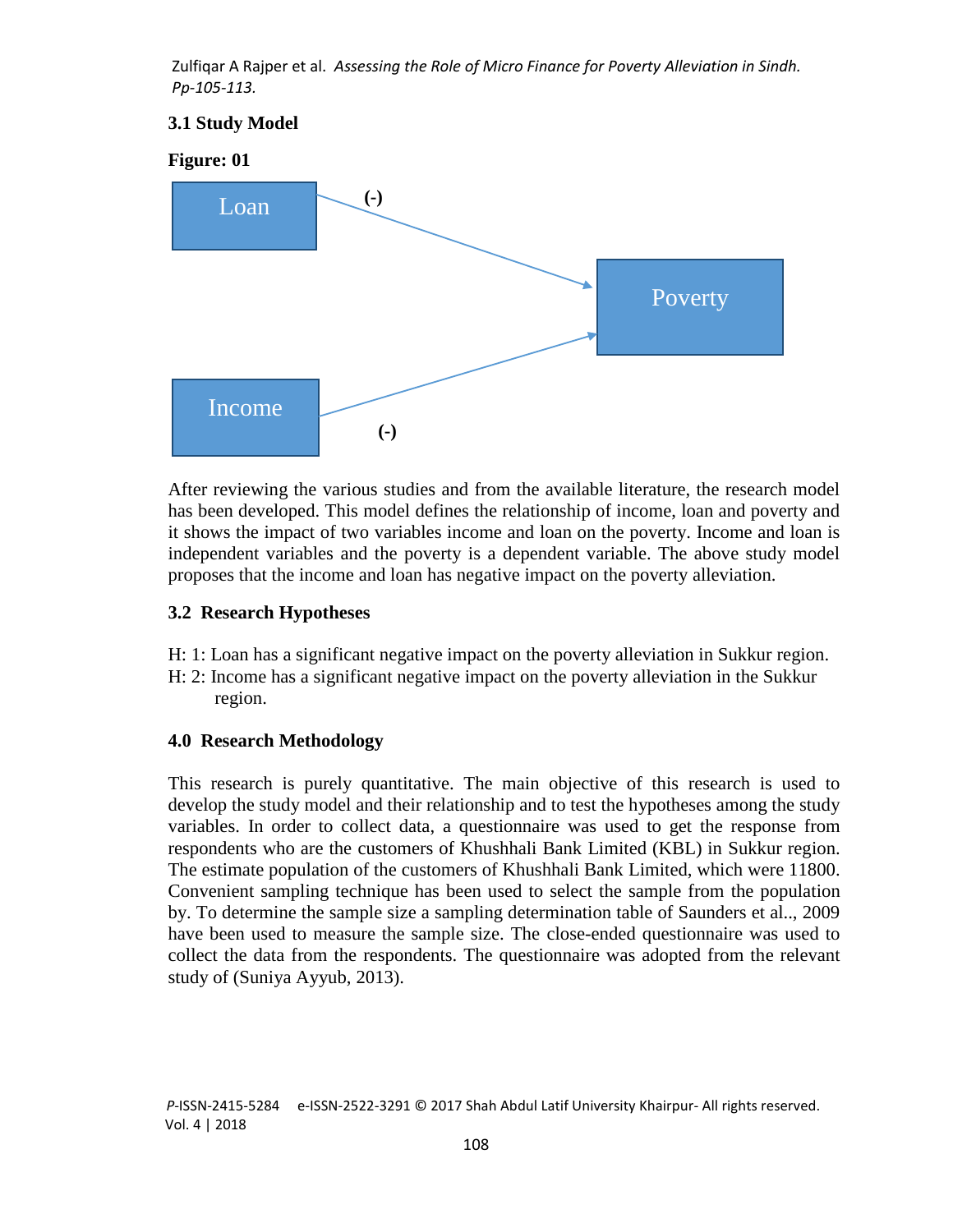#### **5.0 Analysis and Results**

In this study the data has been analyzed by using SPSS software.

| <b>Variables</b> | <b>Mean</b> | <b>Std. Deviation</b> |  |
|------------------|-------------|-----------------------|--|
| Occupation       | 1.73        | 1.044                 |  |
| Residential Area | 3.00        | 1.416                 |  |
| Age              | 1.90        | .306                  |  |
| Gender           | 1.04        | .191                  |  |
| Education        | 1.47        | .500                  |  |
| Income           | 2.83        | 1.172                 |  |
| Loan             | 2.58        | .738                  |  |
| Poverty          | 2.82        | 1.106                 |  |
|                  |             |                       |  |

**Table 01 Descriptive Analysis of Respondents**

The mean result (1.73) shows that the most of the respondents in Sukkur region were the Shopkeepers. However the mean result (3.0) of residential area shows that large number of respondents were residing in Pano Akil. The mean result (1.90) of age of the respondents describes that most of the respondents in Sukkur region were the age of 25 years or above. Mean result (1.04) explain that most of the respondents in Sukkur region were male and their education was above the metric level.

The respondents were said to give their opinion on divergent dimensions of study variable e.g. income, loan and poverty. The  $(M= 1.73)$  for occupation suggest that the respondents in Sukkur region is occupational regarding the income.  $(M= 3.0)$  and  $(M=$ 1.90) shows that respondents are belong to their residential area and age in their activities.  $(M= 1.04)$  and  $(M= 1.47)$  shows their age and education. The response regarding the income  $(M = 2.83)$  for effective income,  $(M = 2.58)$  for the loan shows in incraesing the income level of the customers and (M= 2.82) for the poverty. It shows that the loan playing a kay role through which the income of the respondents increases and the poverty in decreasing.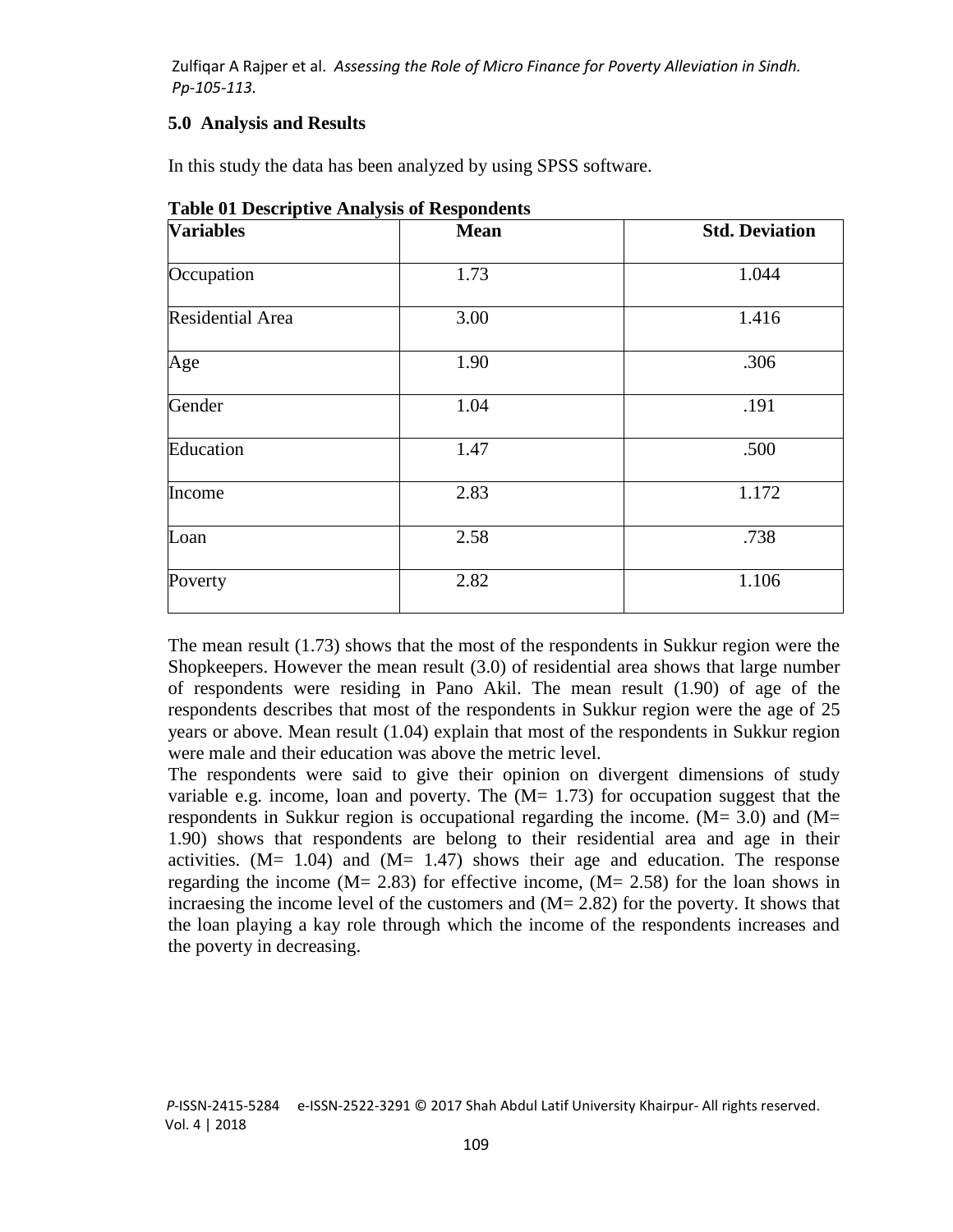| <b>Variable</b> | R.A      | Age      | Gen      | Edu      | Inc      | L <sub>0</sub> | Pov       |
|-----------------|----------|----------|----------|----------|----------|----------------|-----------|
| Ocp             | $.12***$ | $.22***$ | $.37***$ | $.10*$   | $.11***$ | $.04***$       | $.13***$  |
| R.A             | 1.0      | $.12***$ | .03      | $.19***$ | $.24***$ | .13            | $.25***$  |
| Age             |          | 1.0      | .03      | $.16***$ | $.09***$ | $.01***$       | .07       |
| Gen             |          |          | 1.0      | .01      | $.05***$ | .09            | .11       |
| Edu             |          |          |          | 1.0      | $.05*$   | $.00***$       | $.03***$  |
| Inc             |          |          |          |          | 1.0      | $.54***$       | $-.73***$ |
| Lo              |          |          |          |          |          | 1.0            | $-.81***$ |
| Pov             |          |          |          |          |          |                | 1.0       |

**Table: 02 Correlation Analysis**

**Ocp**= Occupation, **R.A**= Residential Area, **Gen**= Gender, **Edu.**= Education, **Inc**= Income,

**Lo** =Loan, **Pov** = Poverty.

\*\*. Correlation is significant at the 0.01 level.

\*. Correlation is significant at the 0.05 level

The above table shows that there is significant relationship among study variables

| ັ<br><b>Variables</b> | $\tilde{\phantom{a}}$<br>$\bf{R}$ | B       | $\mathbf{R}^2$ | <b>Sig</b> |
|-----------------------|-----------------------------------|---------|----------------|------------|
| (Constant)            | .810 <sup>a</sup>                 | $-.243$ | .657           | .024       |
| Occupation            |                                   | $-.055$ |                | .039       |
| Residential Area      |                                   | .087    |                | .002       |
| Education             |                                   | .000    |                | .995       |
| Income                |                                   | $-.390$ |                | .000       |
| Loan                  |                                   | $-.504$ |                | .000       |

#### **Table: 02 Regression Analysis**

\*\*. Regression is significant at the 0.01 level.

\*. Regression is significant at the 0.05 level

#### **a. Dependent Variable: Poverty**

The above regression result shows that there is a strong relationship between poverty and loan and income. The  $(R<sup>2</sup>= .65)$  depicts that income and loan account for 65% variation in the level of poverty. The adjusted  $\mathbb{R}^2$  is not considerably changed and remained at .65. Two dimensions of microfinance e.g. income ( $\beta$  = -.39, p< .01) accounts for 39%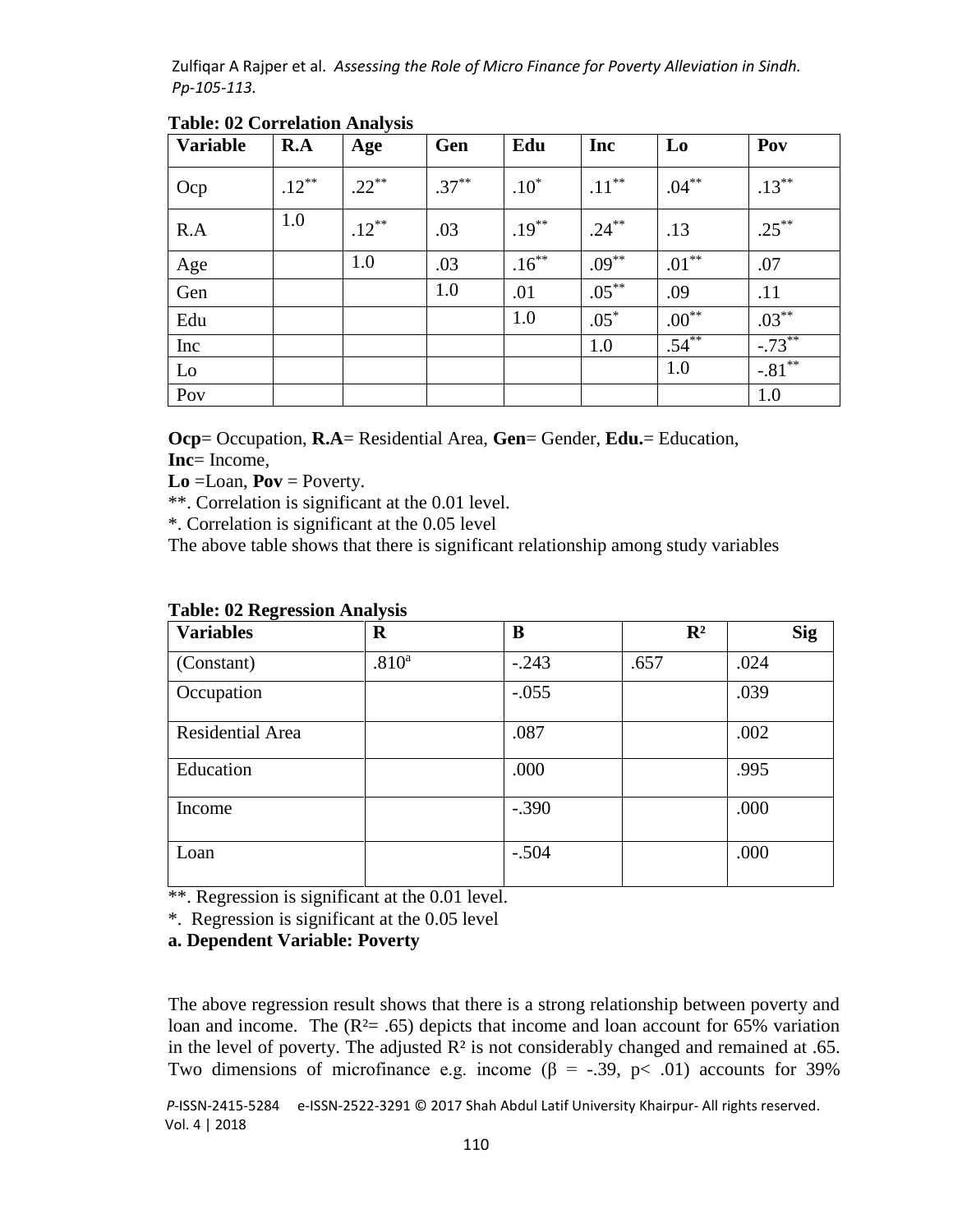negative variation in the level of poverty and loan ( $\beta$ = -.50,p< .01) shows 50% negative variation in the poverty. Both dimensions are negatively and significantly related with poverty. As the results show a negative relationship between loan and poverty and income and poverty, the both hypotheses of the study is fully supported. It can be concluded that the income and loan may help to reduce the poverty of the customers of Khushhali Bank Limited in Sukkur region around 90% collectively.

#### **5.1 Discussion**

## *H: 1: Loan has a significant negative impact on the poverty alleviation in Sukkur region.*

The study showed that the loan initiates better results in alleviating poverty. The Loan provides a paradigm shift in microfinance and contributed in defeating the poverty. It is concluded that majority of borrowers are focusing on marginal gains, whereas, small number of borrowers results in increasing the income. Waheed (2009) examined the impact of loan on poverty reduction. The results showed that loan helps in alleviating the poverty. It is to be used as a tool for alleviating poverty.

Khandker & Shahidur, 1998, found that in increasing the job opportunities and investing in the development of human capital is the best way to overcome the poverty. In the developing countries including Bangladesh lack of investment especially in human capital is the major cause of poverty.

In this study, it was observed the impact of loan on poverty alleviation by using the different analysis approaches. The results showed that the programs of micro finance institutions have generated a positive change in the income of borrowers. Javed et al. (2006) reported that micro credit schemes were served as a better tool for empowering the poor people in Sukkur region. As results showed by applying the regression techniques, it is analyzed that the loan has a significant negative impact on the poverty alleviation. The study variable loan significantly accounts for 50% negatively impact on dependent variable (poverty) in the Sukkur region. Hence, the first hypothesis is tested and proved. It is accepted.

#### *H: 2: Income has a significant negative impact on the poverty alleviation in Sukkur region.*

In this study, the impact of income in reducing the poverty has been observed. The study has conducted to evaluate the impact of income on poverty alleviation in the Sukkur region.

Moreover, the income is effectively serving the poor people in alleviating the poverty and it helps in maintaining the living standard such as health and education of the customers in the said region. The regression analysis has been used to observe the impact of income on the poverty alleviation. The results show that the income has a significant negative impact on the poverty alleviation. The study variable income significantly accounts for 39% negatively affect poverty alleviation in Sukkur region. Hence the second hypothesis is proved and accepted.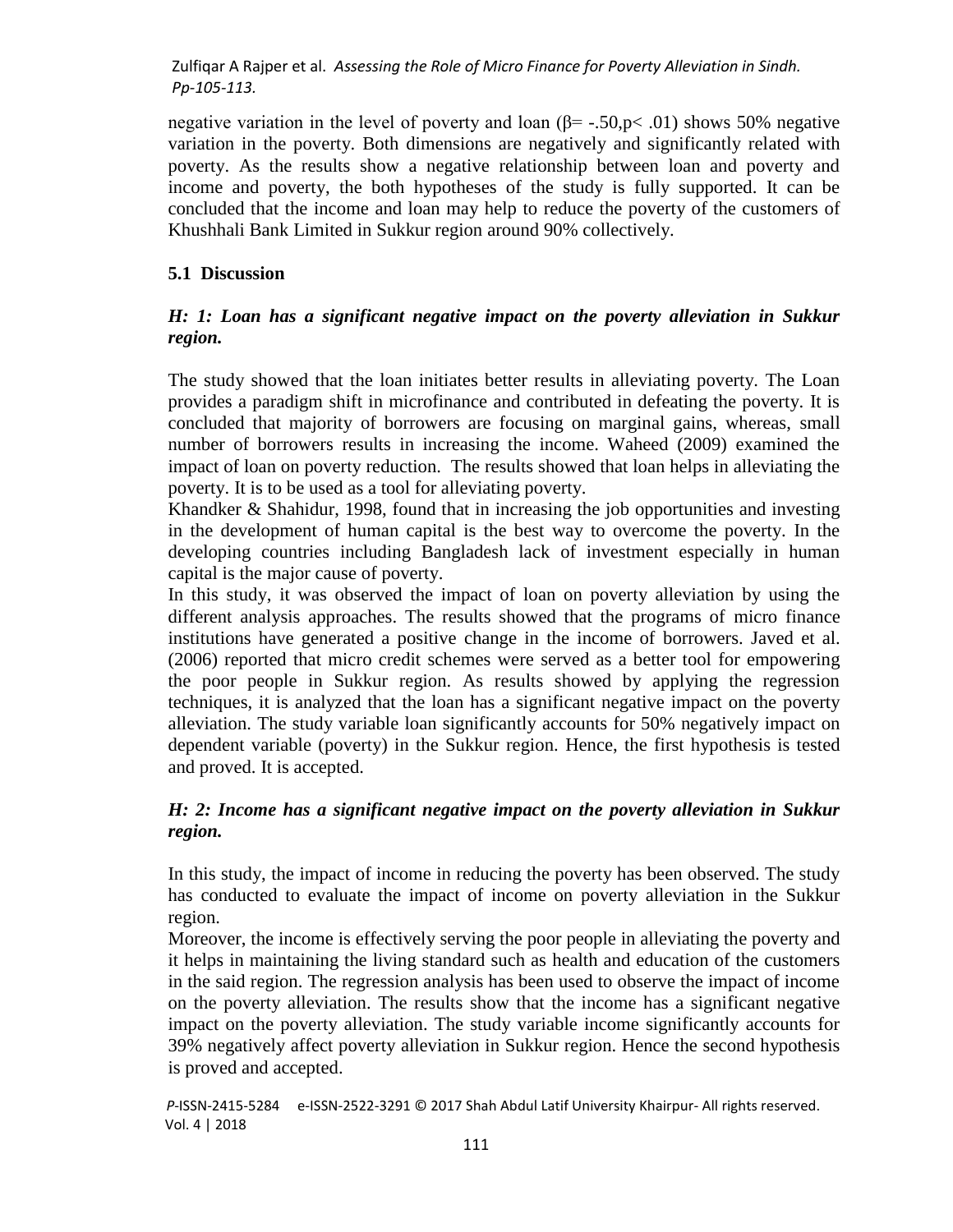## **6.0 Conclusion**

From the above discussions, the results of the study show that the maximum number of respondents is getting benefit from the microfinance activities throughout the country especially in the Sukkur region. According to the calculated results, it is observed that the microfinance is used as an important tool to alleviate the poverty. It is effectively helping the poor people by increasing their income. It is not only support to generate the income but also helpful in improving the living standard of the poor. From the above results, it is concluded that the respondents expressed their opinion that microfinance is an effective tool in getting prosperity; after getting loan facilities the income level has increased and also improved their living standard. Further, it was learnt that the loan is significant component in between the income and poverty and it leads to the improvement of small scale businesses. In this study, the results showed that the income and loan may help to reduce the poverty in the Sukkur region. The study the results showed that the microfinance is helpful in poverty alleviation; which is consistent in previous studies (Bakhtiari, 2006, Mawa, 2008, Gurses, 2009 and M. Kashif, et al, 2011).

## **7.0 Recommendations**

1. The amount of loan should be increased to meet the requirements of the customers.

2. The more and more opportunities should be given to the people for advancing the loan.

3. For the better utilization of loan, the bank officials should be given the proper knowledge to their customers.

4. To reduce the interest rates so that more customers can avail more facilities of loan.

5. Training programs must be arranged for customer orientation to reach them how to deal properly with the customers.

6. Credit facilities should be provided at the door steps.

# **References**

Ahmad, S.N. (2008). *Micro-finance in Pakistan (Policies and Practice).* Department of Finance and Accounting School of Management and Governance University of Twente, 1-106.

Ahmed, S. (2009). Microfinance institutions in Bangladesh: achievements and challenges. *Managerial Finance, Vol. 35 No. 12,* 999-1010.

Ahmad, S., Naveed, S.M., & Ghafoor, A. (2004). Role of Microfinance in Alleviating Rural poverty: a case study of Khushhali Bank Program in Rahim Yar Khan Pakistan. *International Journal of Agriculture and Biology*, 7: 426 428

Akhtar, D.W., Akhtar, D.N., & Jaffri, S.K.A., (2009). Islamic Micro-finance and Poverty Alleviation: A case of Pakistan. *Paper Presented at second proceedings CBRC Lahore*, Pakistan, 1-8.

Akram, M., & Hussain, I. (2011). The Role of Microfinance in uplifting Income Level: A Case study of District Okara – Pakistan. *Interdisciplinary Journal of Contemporary Research in Business , Vol. 2, No. 11.*